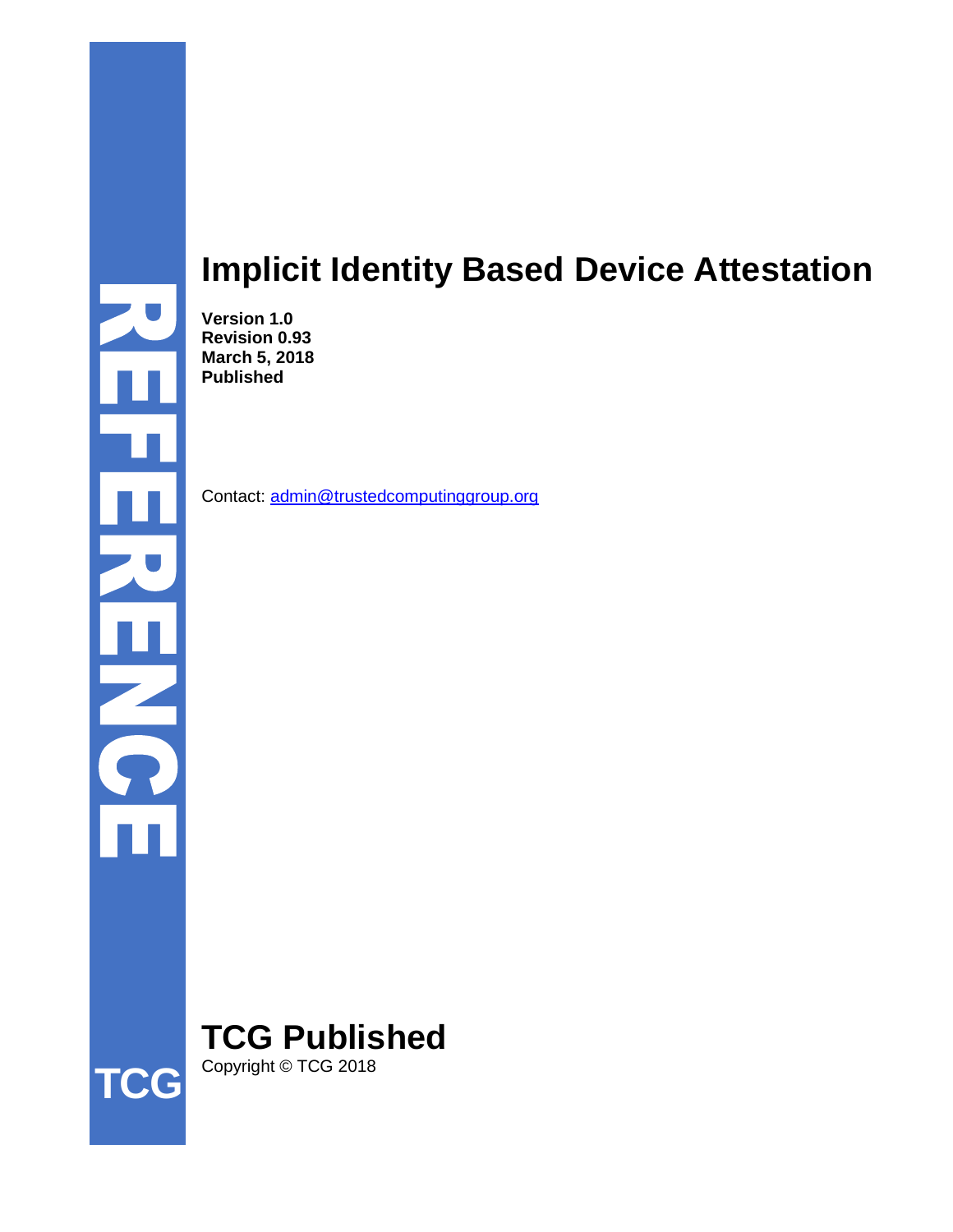### **Disclaimers, Notices, and License Terms**

THIS DOCUMENT IS PROVIDED "AS IS" WITH NO WARRANTIES WHATSOEVER, INCLUDING ANY WARRANTY OF MERCHANTABILITY, NONINFRINGEMENT, FITNESS FOR ANY PARTICULAR PURPOSE, OR ANY WARRANTY OTHERWISE ARISING OUT OF ANY PROPOSAL, DOCUMENT OR SAMPLE.

Without limitation, TCG disclaims all liability, including liability for infringement of any proprietary rights, relating to use of information in this document and to the implementation of this document, and TCG disclaims all liability for cost of procurement of substitute goods or services, lost profits, loss of use, loss of data or any incidental, consequential, direct, indirect, or special damages, whether under contract, tort, warranty or otherwise, arising in any way out of use or reliance upon this document or any information herein.

This document is copyrighted by Trusted Computing Group (TCG), and no license, express or implied, is granted herein other than as follows: You may not copy or reproduce the document or distribute it to others without written permission from TCG, except that you may freely do so for the purposes of (a) examining or implementing TCG documents or (b) developing, testing, or promoting information technology standards and best practices, so long as you distribute the document with these disclaimers, notices, and license terms.

Contact the Trusted Computing Group at [www.trustedcomputinggroup.org](http://www.trustedcomputinggroup.org/) for information on document licensing through membership agreements.

Any marks and brands contained herein are the property of their respective owners.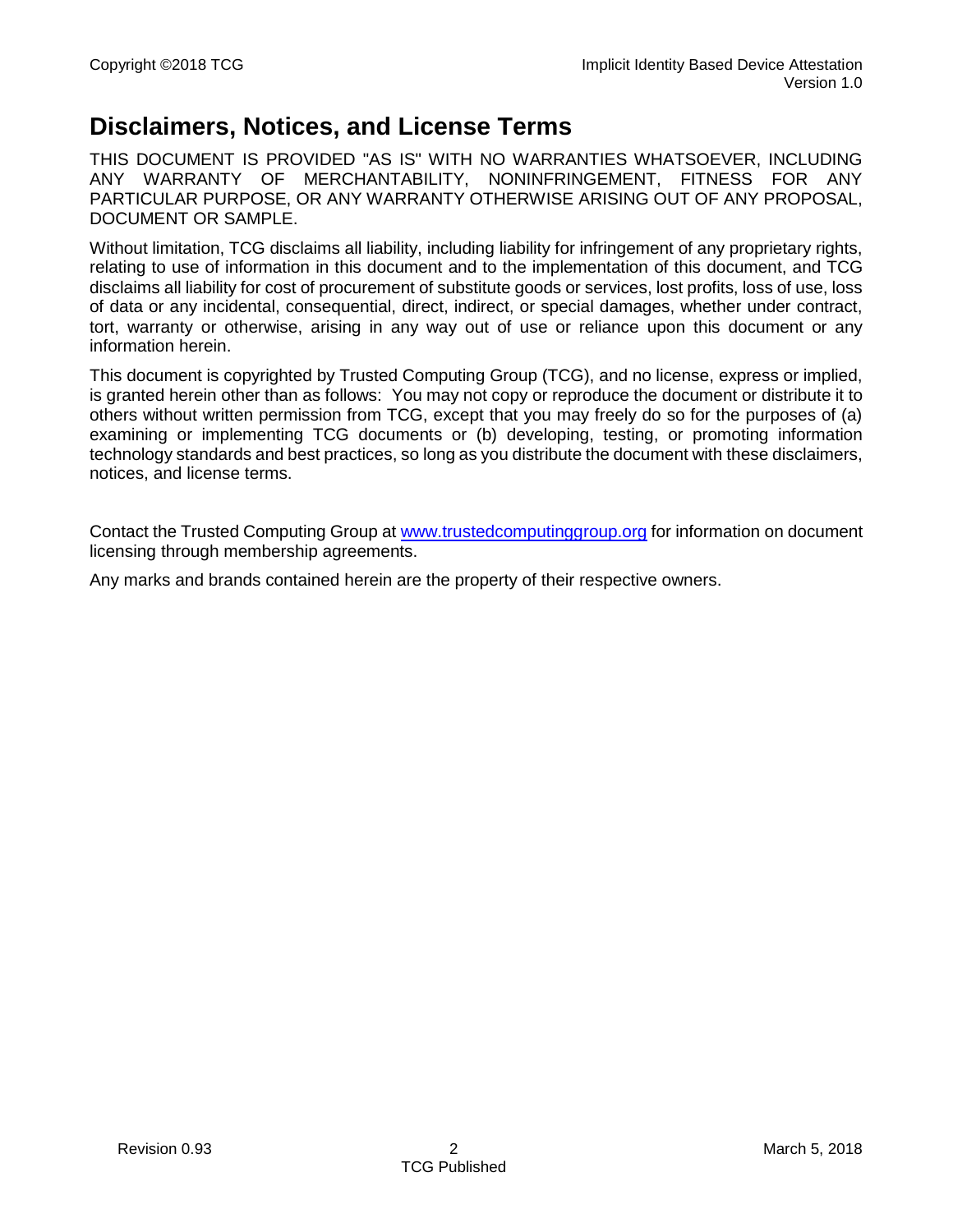# **Table of Contents**

| 1. |         |  |  |
|----|---------|--|--|
|    |         |  |  |
|    | 2.1     |  |  |
|    | 2.2     |  |  |
|    | 2.3     |  |  |
|    | 2.4     |  |  |
|    |         |  |  |
| 4. |         |  |  |
| 5. |         |  |  |
|    |         |  |  |
|    | 6.1     |  |  |
|    | 6.2     |  |  |
|    | 6.3     |  |  |
|    | 6.4     |  |  |
|    |         |  |  |
|    | 7.1     |  |  |
|    | 7.1.1   |  |  |
|    | 7.1.1.1 |  |  |
|    | 7.1.1.2 |  |  |
|    | 7.1.1.3 |  |  |
|    | 7.2     |  |  |
|    | 7.2.1   |  |  |
|    | 7.2.1.1 |  |  |
|    | 7.2.1.2 |  |  |
|    | 7.3     |  |  |
|    | 7.3.1   |  |  |
|    | 7.3.2   |  |  |
|    | 7.3.3   |  |  |
|    | 7.3.4   |  |  |
|    | 7.3.5   |  |  |
|    | 7.3.6   |  |  |
|    | 7.3.7   |  |  |
|    |         |  |  |
|    | 8.1     |  |  |
|    | 8.2     |  |  |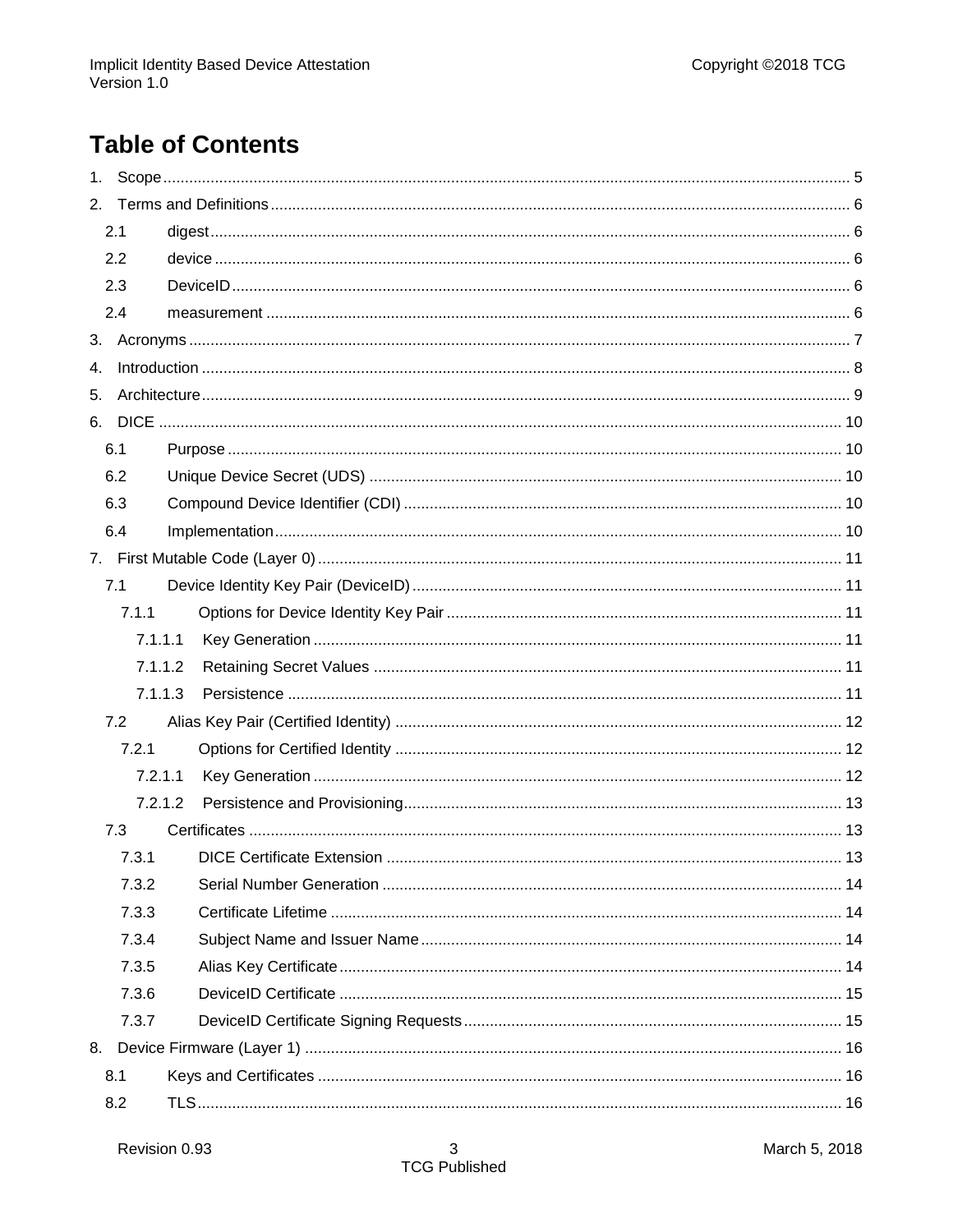| 8.3.1 |  |  |
|-------|--|--|
| 8.3.2 |  |  |
| 8.3.3 |  |  |
| 8.3.4 |  |  |
|       |  |  |
|       |  |  |
|       |  |  |
|       |  |  |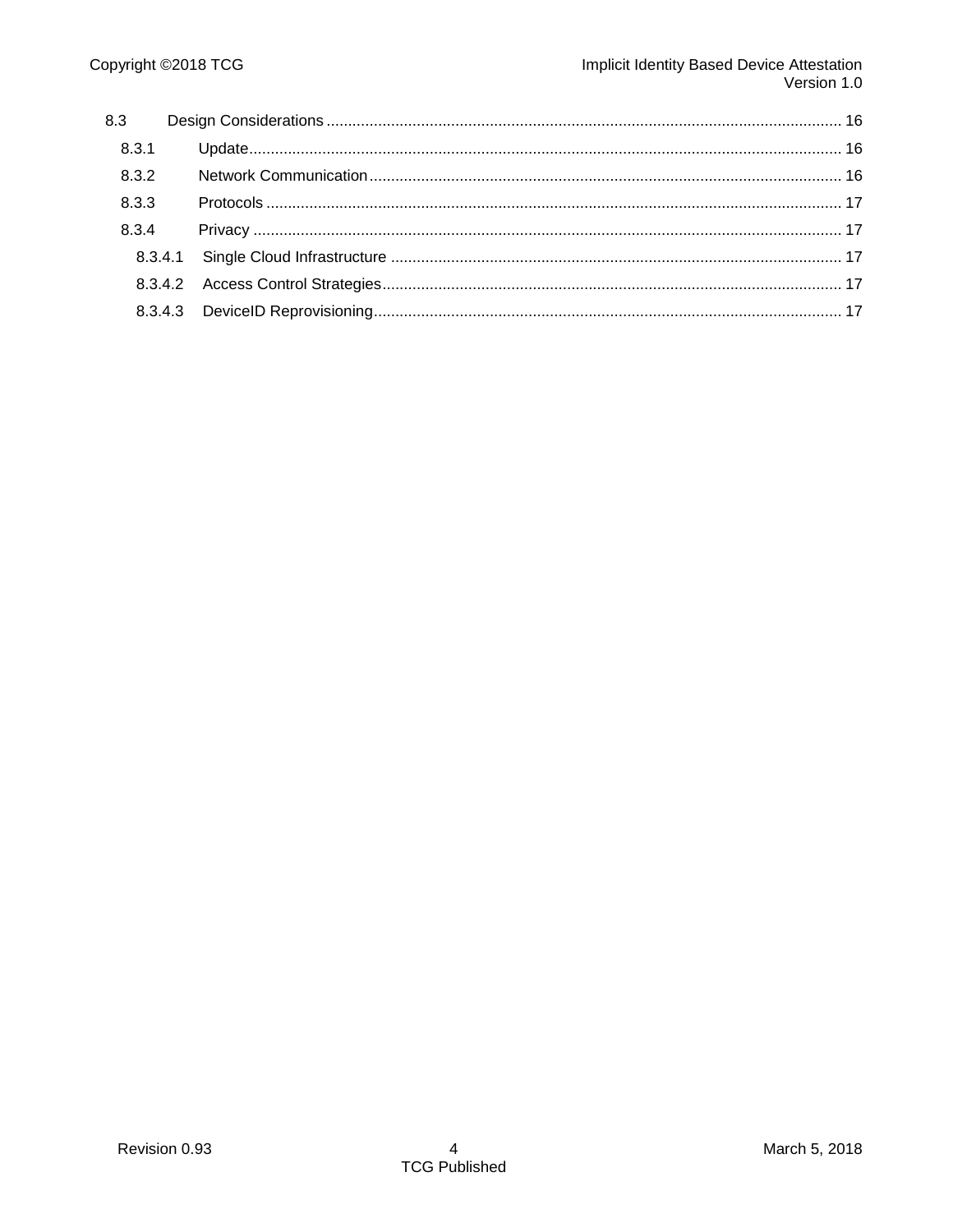## <span id="page-4-0"></span>**1. Scope**

This reference describes the foundational elements for Identity-Based Device Attestation. In addition to providing a strong Device Identity rooted in hardware, Device Attestation is an extension to typical attestation schemes in that it also relies, implicitly, on a device's statistically unique, cryptographically strong, identity. This solution is compatible with IEEE 802.1AR - Secure Device Identity and is intended for devices containing a Device Identifier Composition Engine.

The approach described in this document builds on the Trusted Platform Architecture Hardware Requirements for a Device Identifier Composition Engine specification developed by the TCG Root of Trust for Measurement SG under the Embedded Systems WG.

The Implicit Identity Based Device Attestation architecture describes keys, cryptographic operations, and certificates for a cryptographic Device Attestation scheme. In addition to strong Device Identity and Device Attestation, one possible use for this architecture is as a foundation for a secure storage (Sealing) implementation in resource constrained devices.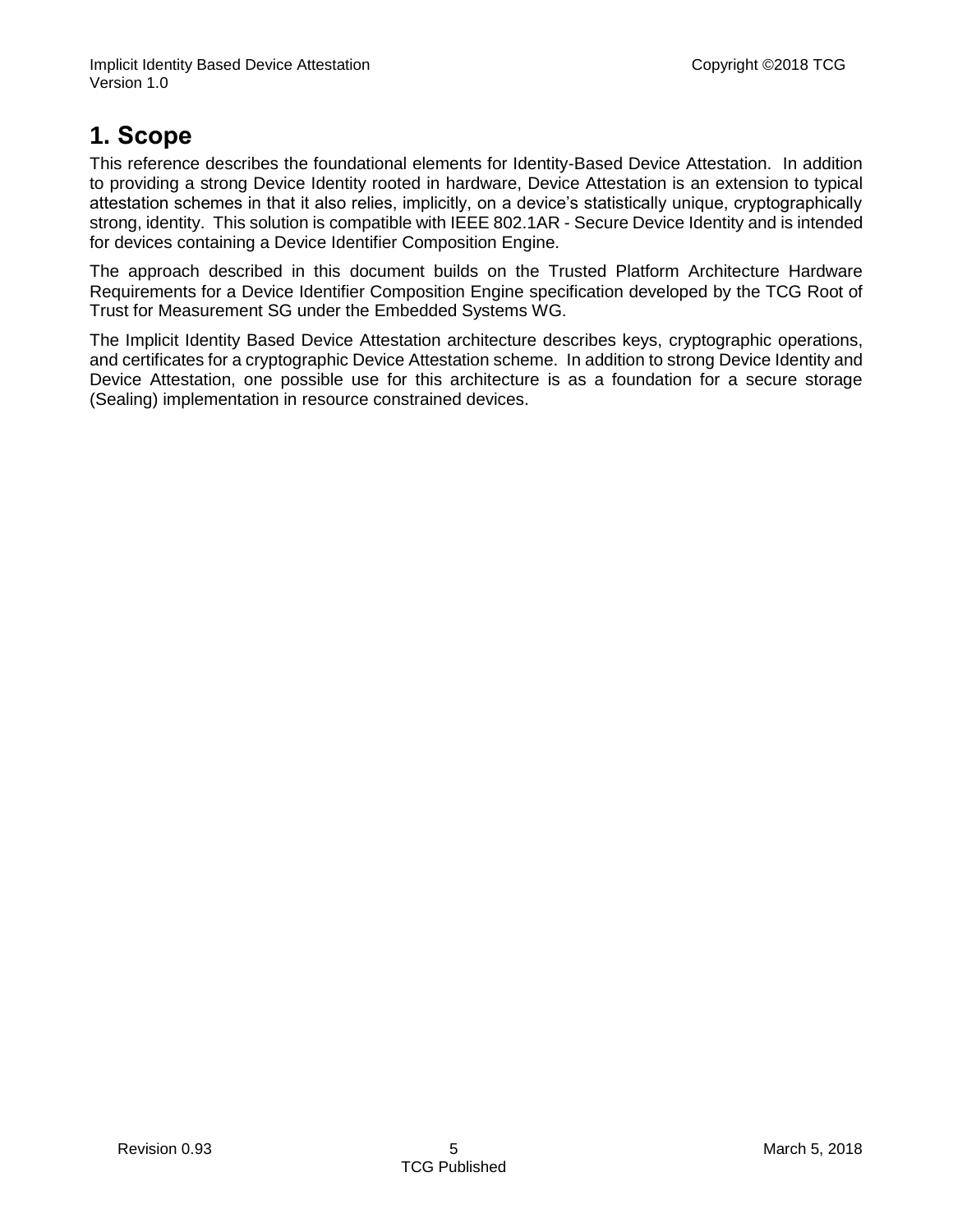### <span id="page-5-0"></span>**2. Terms and Definitions**

For the purposes of this document, the following terms and definitions apply.

#### <span id="page-5-1"></span>**2.1 digest**

result of a hash operation

#### <span id="page-5-2"></span>**2.2 device**

highly integrated platform containing a programmable component with other optional programmable components and peripherals

#### <span id="page-5-3"></span>**2.3 DeviceID**

asymmetric key pair that serves as a long-term identity for the device

Note 1 to entry: This definition includes assumptions specific to this use case document.

#### <span id="page-5-4"></span>**2.4 measurement**

#### cryptographic hash of code and/or data

Note 1 to entry: It is implementation-specific, and out of scope for this document, whether a measurement is over a region of memory, a firmware or software image, or some combination thereof.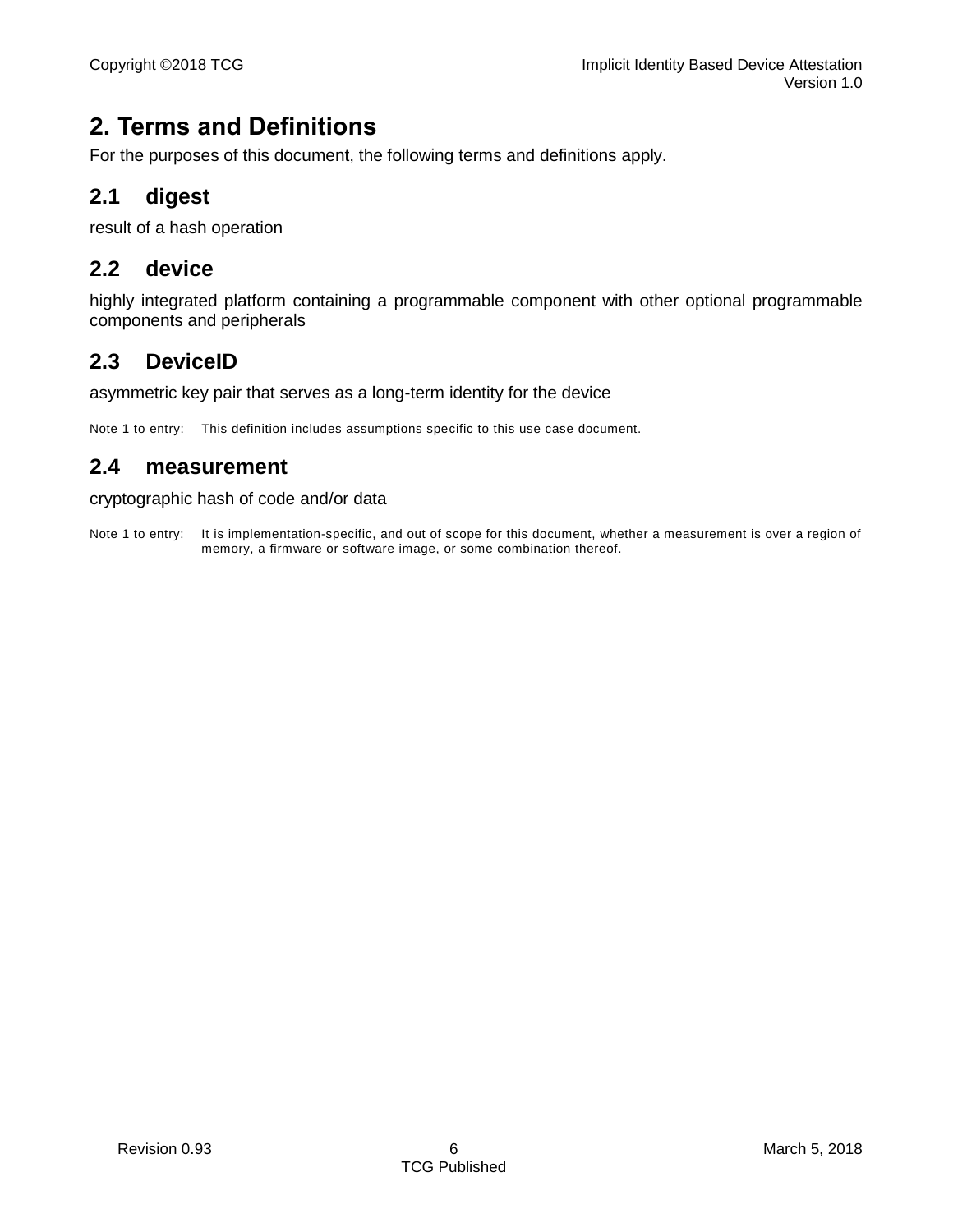### <span id="page-6-0"></span>**3. Acronyms**

For the purposes of this document, the following abbreviations apply.

| Abbreviation | <b>Description</b>                   |
|--------------|--------------------------------------|
| CDI          | <b>Compound Device Identifier</b>    |
| <b>DICE</b>  | Device Identifier Composition Engine |
| <b>FSD</b>   | <b>Firmware Security Descriptor</b>  |
| <b>FWID</b>  | Firmware Identity                    |
| IP           | Internet Protocol                    |
| <b>OID</b>   | Object Identifier                    |
| <b>PAN</b>   | Personal Area Network                |
| <b>TLS</b>   | <b>Transport Layer Security</b>      |
| UDS          | Unique Device Secret                 |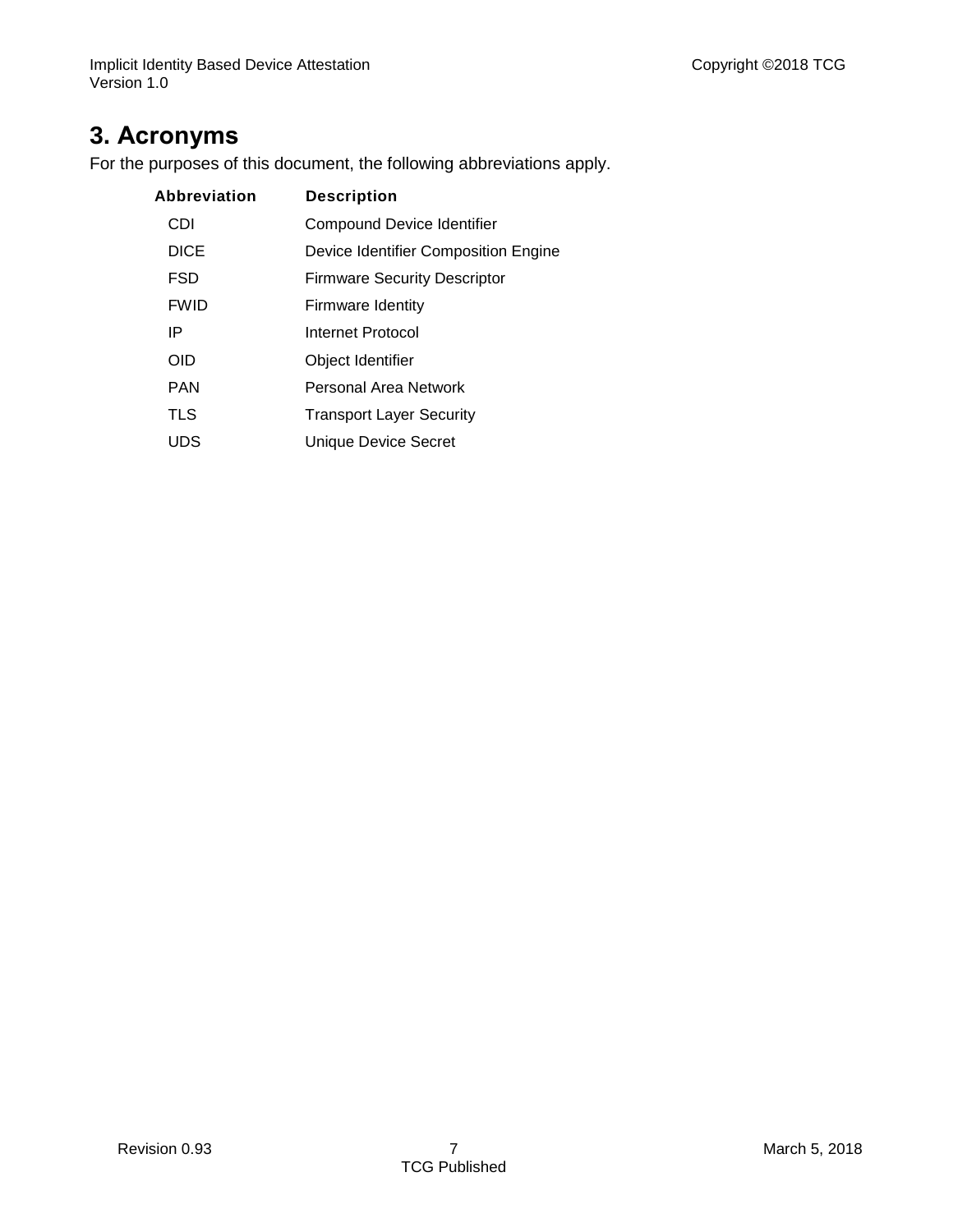### <span id="page-7-0"></span>**4. Introduction**

This document describes the Device Identifier Composition Engine (DICE) use case that provides hardware-based Device Identity and Device Attestation. The approach taken in this document is to provide a description of each architectural element of this solution and then to enumerate the benefits and consequences of design decisions around these elements. The solution uses a DICE Compound Device Identifier (CDI) as a basis for Device Identity with some basic assumptions. The assumptions impose constraints on the solution. For example, this use case assumes the Device Identity will be represented cryptographically as an asymmetric key pair so the public portion can be freely shared while the private portion remains secret. The private portion of this key is used to prove the device's identity. The benefit of limiting the number of assumptions is that it maximizes the set of Device Identity and Attestation scenarios this reference supports.

Even though this document is intended to enable as many different scenarios as possible, it is still necessary to make some assumptions about the environment in which this use case may be implemented. This document assumes:

- 1. Devices following this reference are connected to, and capable of communication over, some form of network. For devices that are not IP-capable, it is assumed network connectivity is achieved via a Personal Area Network (PAN) and gateway.
- 2. Infrastructure and data external to the device (that enables device management, update, attestation, etc.) is based on/protected by asymmetric (public key) cryptography. Note that this does not preclude the use of symmetric cryptography to encrypt communication.
- 3. Individual devices are associated with a single infrastructure or cloud provider with knowledge of the device architecture. This assumption simplifies the end-to-end key derivation and use of certificate chains but involves disclosing information about a device's identity that could be used to track the device. For scenarios in which this is not a desirable tradeoff, this document discusses options for ensuring privacy sufficient for enabling devices to safely communicate with multiple service providers during their operational lifetime.
- 4. Devices implementing this use case are powerful enough to generate (derive) a key pair and signature. Implementation requirements for specific cryptographic algorithms are outside the scope of this document.

This use case presumes DICE support in hardware. How the Unique Device Secret is provisioned within a device is not in scope; only that it has been provisioned.

Finally, because there is a clear advantage in relieving device manufacturers and vendors of the burden of maintaining secret databases of UDS values, this architecture presents a solution that does not require secret databases of UDS values.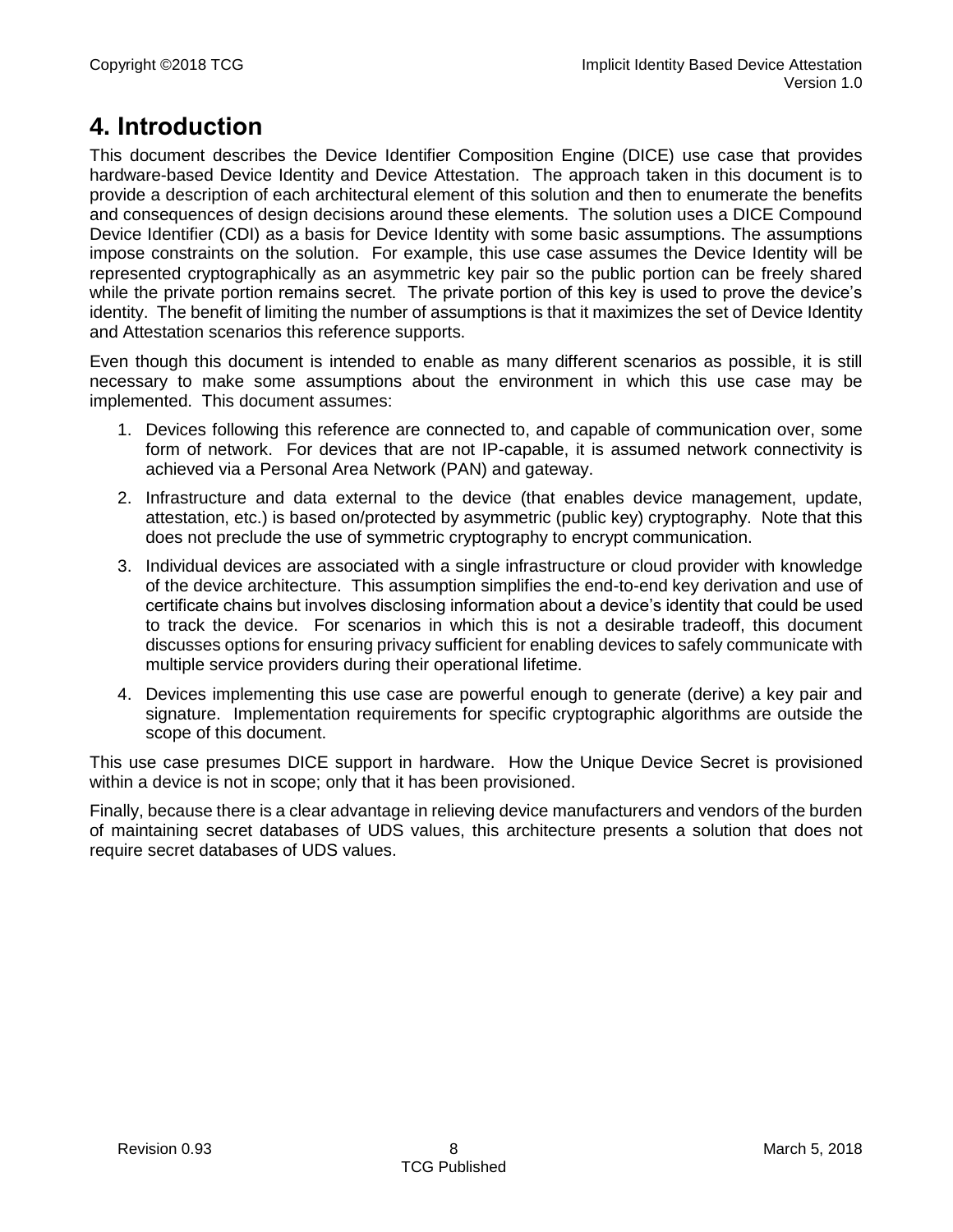### <span id="page-8-0"></span>**5. Architecture**

DICE is the root of trust for measurement for this architecture. It must be inherently trusted because its misbehavior cannot be detected. This architecture relies on DICE unconditionally generating the correct CDI for layer 0. Layer 0 is the next link in the chain of trust. The purpose of DICE in this architecture is to establish that the device booted the First Mutable Code provided by the manufacturer. This enables detection of persistent modification of Layer 0 and above.



[Figure 1](#page-8-1) provides an illustration of an overall architecture for this use case.

#### **Figure 1: Implicit Identity Based Device Identity Architecture**

<span id="page-8-1"></span>The diagram provides detail for First Mutable Code (Layer 0) because this layer is responsible for constructing the foundational identity and attestation elements upon which Device Firmware (Layer 1) relies. The DICE layer is described by the Device Identifier Composition Engine specification.

This use case assumes that Layer 0 will provide the outputs shown in [Figure 1.](#page-8-1) Note that Layer 1 does not provide input to Layer 0. Instead, Layer 0 measures Layer 1. In this reference, the Firmware Security Descriptor (FSD) is simply the Device Firmware image. An FSD may be a vendor-defined machine-readable data structure that represents the identity of Layer 1. First Mutable Code calculates the digest of this Layer 1 identity. This digest is referred to as the Firmware Identity (FWID).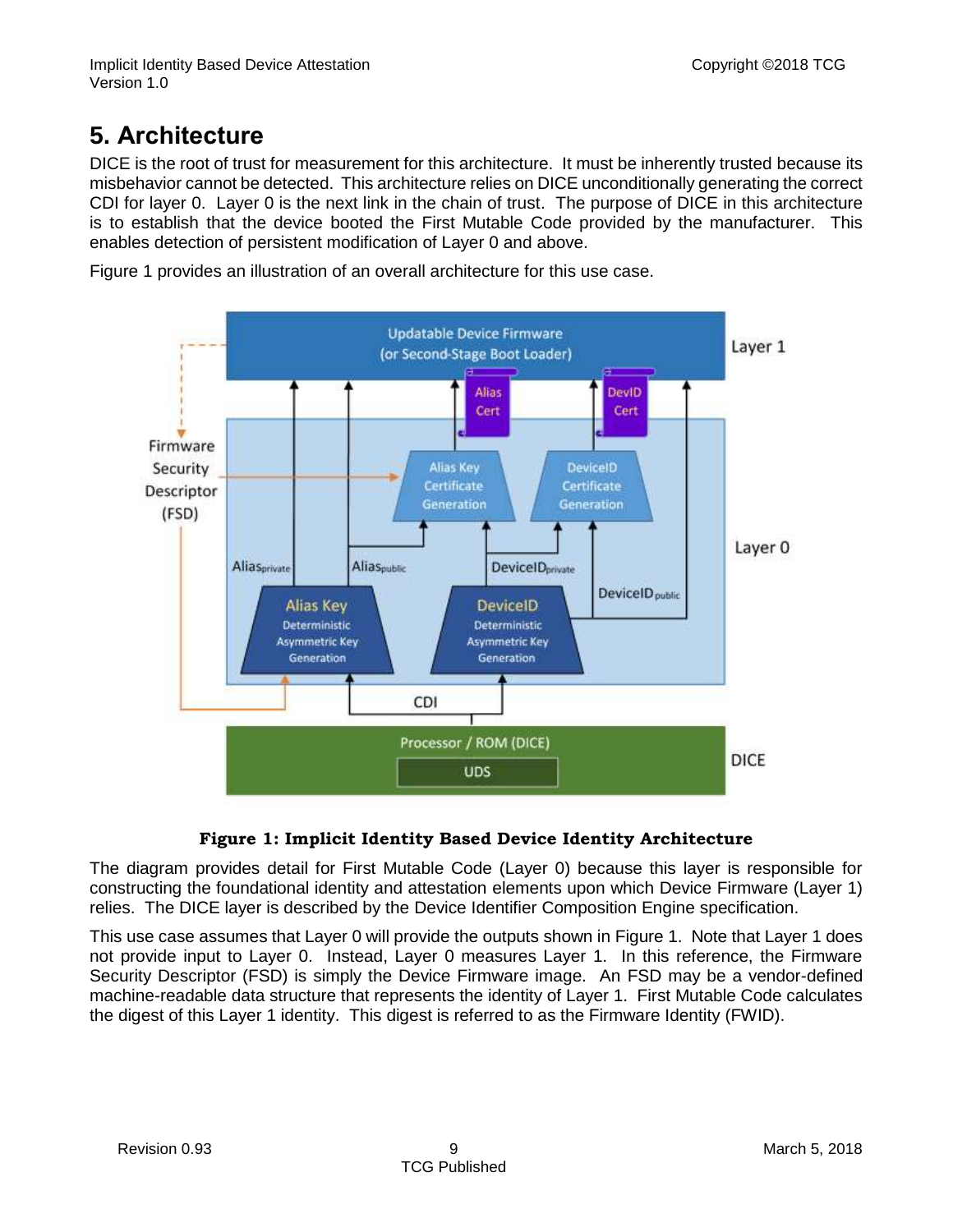### <span id="page-9-0"></span>**6. DICE**

The DICE, or Device Identifier Composition Engine, is a hardware/firmware capability that generates a cryptographically unique value, called the Compound Device Identifier, based on a Unique Device Secret and the measurement of the First Mutable Code that runs on a platform. This is represented by the base layer in [Figure 1.](#page-8-1)

#### <span id="page-9-1"></span>**6.1 Purpose**

The Device Identifier Composition Engine provides a way to know what mutable code is running on a specific platform. This is essential for strong Device Identity. This strong Device Identity and the DICE approach to protecting secrets and keys, also provides the foundation for Attestation and Data Protection (Sealing).

#### <span id="page-9-2"></span>**6.2 Unique Device Secret (UDS)**

The Unique Device Secret is a statistically unique, device-specific, secret value. The UDS may be generated externally and installed during manufacture or generated internally during device provisioning. The UDS must be stored in non-volatile memory on the device, e.g., eFuses, or any other suitably protected NV storage to which the DICE can restrict access. See the DICE specification for details.

#### <span id="page-9-3"></span>**6.3 Compound Device Identifier (CDI)**

The DICE measures the device's First Mutable Code. This measurement is combined with the devicespecific UDS to form the Compound Device Identifier. The CDI is unique not only to the device, but to the combination of the device, the cryptographic identity of the device's First Mutable Code and, optionally, configuration data.

#### <span id="page-9-4"></span>**6.4 Implementation**

This Device Identity and Attestation solution is intended to support any DICE implementation that is compliant with the Device Identifier Composition Engine specification.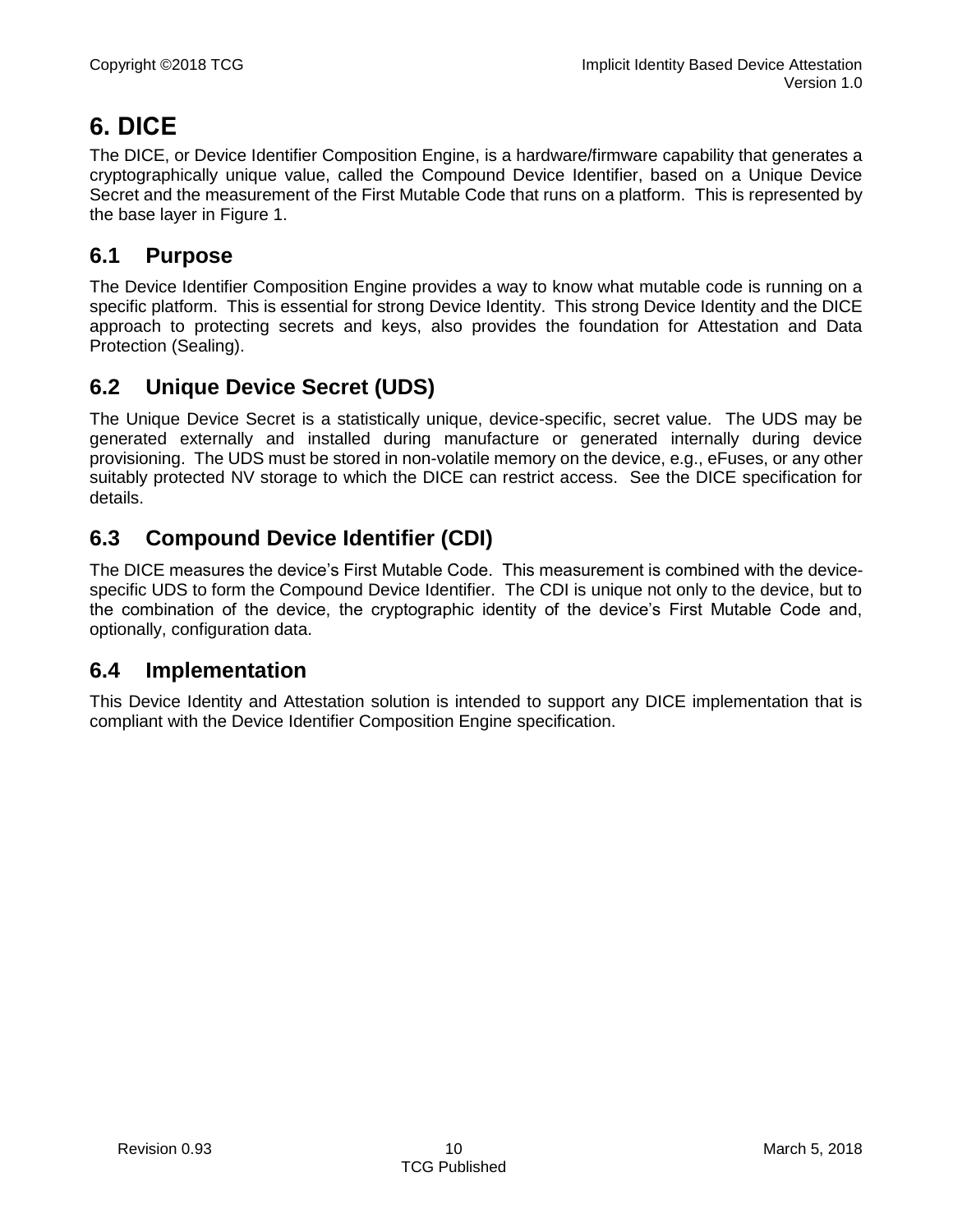## <span id="page-10-0"></span>**7. First Mutable Code (Layer 0)**

After it has executed, the DICE transfers control to the first serviceable code that runs on a device. A platform's First Mutable Code should be kept very small and simple so that it may be kept free of exploitable bugs. This is important because an update to First Mutable Code on a device results in a new Device Identity (and loss of the existing Device Identity). Since it is desirable for Device Identities to be long-lived, First Mutable Code should be of sufficient quality that servicing this layer is unnecessary. A future use case will detail recovery strategies in which Device Identity can be retained despite potential updates to this early software layer.

### <span id="page-10-1"></span>**7.1 Device Identity Key Pair (DeviceID)**

During boot, the device's First Mutable Code receives the CDI from the DICE. First Mutable Code uses the CDI to derive the Device Identity asymmetric key pair. Since the derivation is based on the CDI, the DeviceID keys are based not only on the UDS but also the cryptographic identity of the device's First Mutable Code.

The DeviceID key pair may be first derived at manufacture, during which time the public portion of the DeviceID may be read from the device. A manufacturer may also choose to certify the DeviceID key. Certification of the DeviceID key is discussed in the next section.

The private portion of the DeviceID is never exposed outside of the First Mutable Code where it is derived. Further, First Mutable Code must erase any plaintext portions of the CDI value and DeviceID private key from memory, registers, etc., before control of the device is transferred to the next boot layer.

#### <span id="page-10-2"></span>**7.1.1 Options for Device Identity Key Pair**

The following sections describe design decisions for derivation, persistence, and provisioning of the Device Identity Key Pair.

#### <span id="page-10-3"></span>**7.1.1.1 Key Generation**

This use case assumes the Device Identity is an asymmetric key pair. There is no requirement on the algorithm used. However, ECC is usually favored for its cost/performance benefits.

#### <span id="page-10-4"></span>**7.1.1.2 Retaining Secret Values**

Knowledge of a device's UDS or CDI value would allow a third party to derive the DeviceID key pair for that device. This could enable an attacker to impersonate the device and/or access device secrets. Due to the risk of disclosure, retention of UDS or CDI values for devices during manufacture is not recommended. While there may be specific scenarios or protocols that secret-value retention may enable, the risk of disclosure may exceed this benefit. Therefore, there is no requirement for knowledge or retention of UDS or CDI values by the manufacturer or vendor in this DICE architecture.

#### <span id="page-10-5"></span>**7.1.1.3 Persistence**

It is not a requirement that a device derive the DeviceID key pair on every boot cycle. Some devices may not have sufficient processing power to derive the DeviceID on each boot and still maintain acceptable boot times.

Instead of deriving the DeviceID on each boot, a device may use a value based on the CDI (e.g. the product of a one-way function that takes the CDI as input) as a symmetric key to decrypt the persisted, encrypted, DeviceID key pair. On the first boot, the device would encrypt and persist the DeviceID. It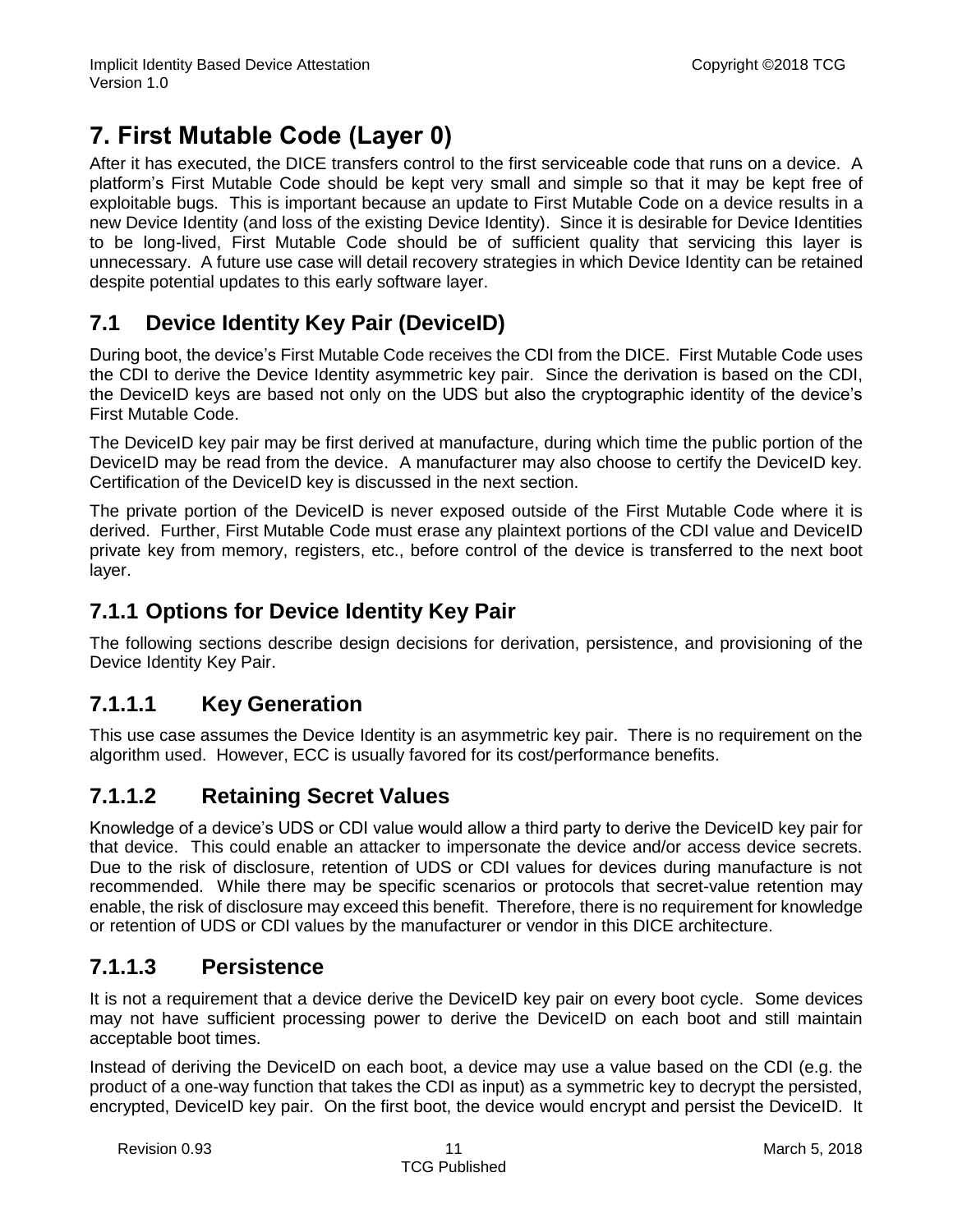would not need to derive the DeviceID key pair again until/unless the First Mutable Code is updated, resulting in a new CDI (and, therefore, a different Device Identity key pair).

One trade-off for a system designer who chooses this option is an increase in the storage requirement for the device (to contain the persisted DeviceID key pair). Choosing to persist the DeviceID key pair will also increase complexity if a determination must be made as to the correctness of decrypted values.

DeviceID persistence is of greatest benefit in environments where the identity of a device is expected to be static. Updating device firmware, in particular, a device's First Mutable Code, is out of scope for this document and will be addressed in a future use case.

#### <span id="page-11-0"></span>**7.2 Alias Key Pair (Certified Identity)**

Proof of knowledge of the private portion of the DeviceID can be used as a building-block in a cryptographic protocol to identify the device, independent of Device Firmware. However, using the DeviceID directly has disadvantages. First, all traces of the private portion of the DeviceID key must be erased by First Mutable Code before control of the device passes to a loader or other application firmware. This means the private portion of the DeviceID must only be used during execution of First Mutable Code. This is not ideal. Further, it is important to limit the potential exposure of the DeviceID key where possible.

To achieve this, First Mutable Code also generates a new asymmetric key pair that it can make available to Device Firmware. This key pair is referred to as the Alias Key. The First Mutable Code may then use the DeviceID key to certify the Alias public key and pass the Alias Key pair and generated certificate that demonstrates that the key was generated securely, to Device Firmware.

The private portion of this key pair can be used during runtime by Device Firmware, rather than just during the early boot phase by First Mutable Code, like the DeviceID private key. The Alias Key pair and certificate can be safely passed to Device Firmware to be used in protocols to authenticate the device and its firmware.

It is the responsibility of Device Firmware to protect the private portion of the Alias Key pair as well as any potentially sensitive data in the Alias Key certificate. Compared to the DeviceID private key, the risk of exposure of the Alias Key is less severe because updating Device Firmware effectively re-keys a device. If an Alias Key was exposed due to a software bug, for example, then updating Device Firmware (to fix the bug) would result in a new Alias Key pair and certificate without impacting the underlying Device Identity.

#### <span id="page-11-1"></span>**7.2.1 Options for Certified Identity**

The following sections discuss design decisions for the derivation, persistence, and certification of the Alias Key Pair.

#### <span id="page-11-2"></span>**7.2.1.1 Key Generation**

There are few options for derivation of the Alias Key pair. The Alias Key pair is derived deterministically, using a standard KDF, from the CDI and the identity of Device Firmware. If one were to remove the dependency on the CDI this would decouple the Alias Key from the identity of the device. Removing the dependency on the identity of Device Firmware eliminates Device Attestation as a potential feature of the device. While there may be environments in which system designers favor privacy over all else, system implementers should consider the following two factors:

1. First Mutable Code is generally not changed unless the intent is to establish a new identity for a device. If the keys and certificates created by First Mutable Code do not permit Device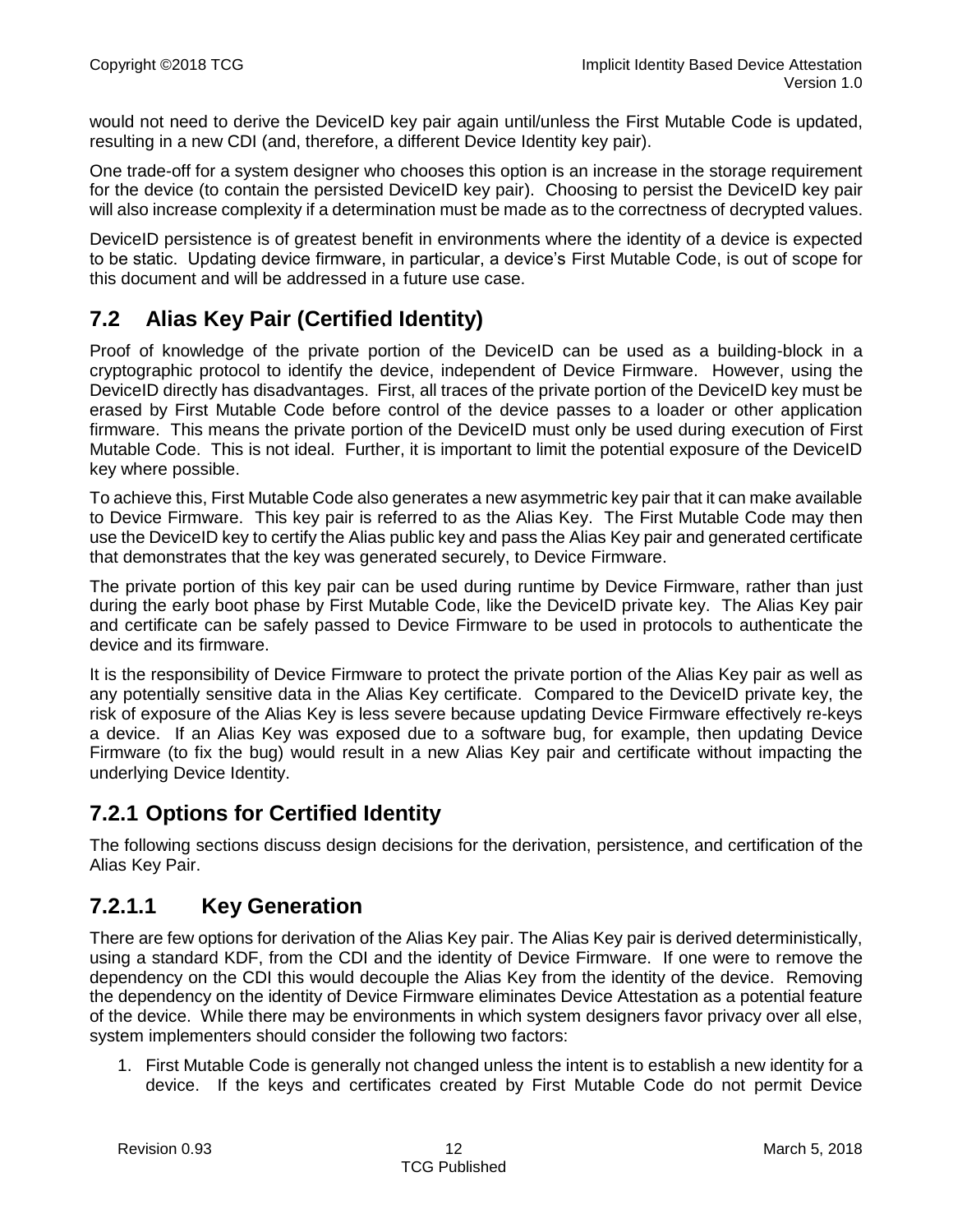Attestation, for example, then it would not be possible to enable this feature at any point in the future without loss of identity.

- 2. Device Firmware is updatable. This is important because:
	- a. Recovering from potentially exploitable software bugs is possible in Device Firmware.
	- b. One may rely on firmware update to enable or disable communication of Device Identity and Attestation information to relying parties.

It is preferred that First Mutable Code follows the derivations outlined in this document.

Finally, it is assumed that the DeviceID-certified Alias Key pair will be of the same type as the DeviceID itself. Again, while not a requirement, ECC is favored for resource constrained devices.

#### <span id="page-12-0"></span>**7.2.1.2 Persistence and Provisioning**

Derivation of the Alias Key is deterministic based on the CDI and a measurement of the Firmware Security Descriptor describing Device Firmware. In this scenario, the Alias Key and certificate will not remain static. Update of Device Firmware will effectively re-key a device, hence, the Alias Key and its certificate are likely to be shorter lived than the DeviceID key and its certificate.

Despite this, there may be some specialized scenario in which collection and retention of the Alias Key and certificate during manufacture would be of value. For example, scenarios where Device Firmware is also non-serviceable.

#### <span id="page-12-1"></span>**7.3 Certificates**

Alias Keys and DeviceID Keys are certified with X.509-format certificates. In this reference document, the primary use of the DeviceID key is to certify Alias Keys. Fields in the generated Alias Key certificate also specify the FWID and other information to enable Device Attestation.

General purpose X.509 certificate creation represents a challenge to reducing complexity because software libraries that enable generation and manipulation of X.509 certificates are often large and complex. This is a further complicating factor for devices that are optimized for small code size.

To address this challenge, this reference recommends the use of a subset of code for building the Alias Key certificate specifically, instead of general-purpose encoding libraries. The following sections outline properties of Alias Key and DeviceID certificates. In addition to the properties outlined in this document, implementations of this use case should also adhere to RFC 5280.

#### <span id="page-12-2"></span>**7.3.1 DICE Certificate Extension**

First Mutable Code is responsible for creating and certifying Alias Keys. In addition, First Mutable Code also includes an extension in the Alias Key certificate that authenticates the Device Firmware that it boots. First Mutable Code encodes the Firmware Identity (FWID) of Device Firmware within this field. The FWID is the digest of the vendor-specified data structure that describes Device Firmware. This data structure is referred to as the Firmware Security Descriptor (FSD). In the simplest case, an FSD may simply be the Device Firmware image itself. Meaning the FWID would then be the digest of the Device Firmware Image.

In Alias Key Certificates, an example of an OID-tagged X.509 extension that contains this data is called the TCG-DICE-fwid. This extension is used to convey the computed FWID for the device to relying parties. The FWID represents the identity of Device Firmware running on the device. An example for how this certificate extension may be formatted is as follows: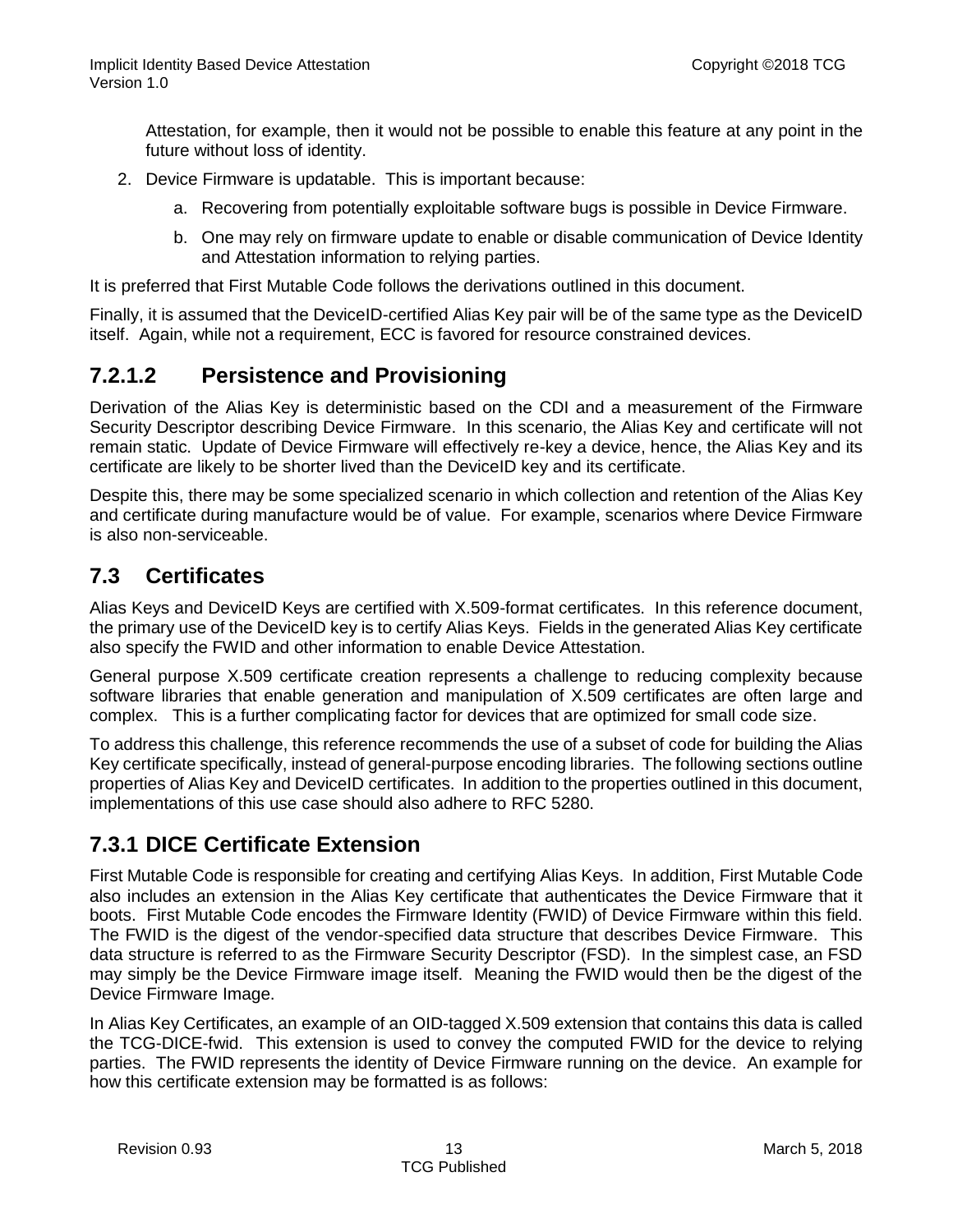```
TCG-DICE-FWID ::== SEQUENCE 
{
    TCG-DICE-fwid OBJECT IDENTIFIER,
    SEQUENCE CompositeDeviceID
}
CompositeDeviceID ::== SEQUENCE 
{
    version INTEGER,
    SEQUENCE SubjectPublicKeyInfo,
    SEQUENCE FWID
}
FWID ::== SEQUENCE
{
    hashAlg OBJECT IDENTIFIER,
    fwid OCTET STRING
}
```
The SubjectPublicKeyInfo field contains the same key, parameters, and encoding as the Subject Public Key Info field of a DeviceID certificate.

#### <span id="page-13-0"></span>**7.3.2 Serial Number Generation**

Certificate Serial Numbers distinguish different Alias Key certificates from one another. As a result, the Serial Number field should be statistically unique for each Alias Key certificate.

#### <span id="page-13-1"></span>**7.3.3 Certificate Lifetime**

Devices with a secure local clock can use the clock to set the validity period of the Alias Key certificate issued by First Mutable Code. Conventionally, devices without a secure clock use generalized time values in the distant future to ensure the validity of the certificates they create. If a secure clock is unavailable, then devices can set the Not After portion of the certificate's Validity Period to the X.509 defined GeneralizedTime value of 99991231235959Z. This value is used to indicate that the certificate has no defined expiration date.

In practice, devices implementing this use case will either "re-certify" the Alias Key on each boot (because the device is also re-creating the Alias Key Pair on each boot) or the Alias Key persists if the Device Firmware remains unchanged. In either scenario, it is assumed that expiration of the Alias Key certificate coincides with update of Device Firmware.

#### <span id="page-13-2"></span>**7.3.4 Subject Name and Issuer Name**

The use of these fields in Alias Key or DeviceID certificates is not constrained by this use case reference. These fields may, for example, contain alternate representations of the DeviceID, FWID, or other data. Refer to RFC 5280 for rules and guidance on the interaction of the Subject and SubjectAlternativeName fields when both are present in a certificate.

#### <span id="page-13-3"></span>**7.3.5 Alias Key Certificate**

Alias Key certificates can be created with the following extensions and constraints. Fields not included in the examples below may follow RFC 5280.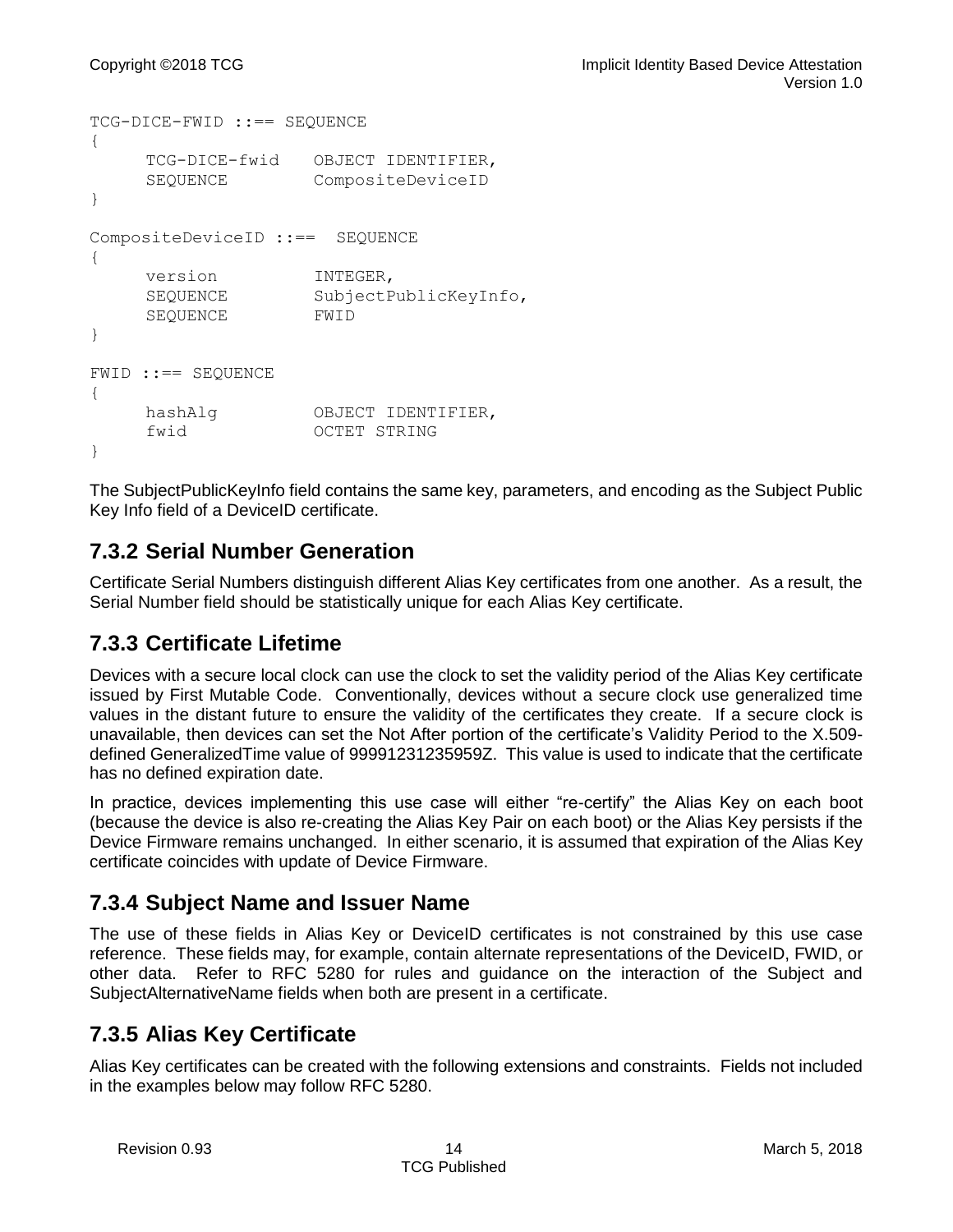| <b>Field Name</b>                          | <b>Contents</b>                                                     |
|--------------------------------------------|---------------------------------------------------------------------|
| <b>Subject Alternative Name</b>            | Appropriate additional value associated with this device            |
| Subject Public Key Info                    | Alias public key and algorithm                                      |
| Signature Algorithm and<br>Signature Value | DeviceID algorithm and public key                                   |
| <b>Key Usage</b>                           | Appropriate for the cryptographic protocol in use                   |
| <b>Extended Key Usage</b>                  | Appropriate for the usage model, e.g., id-kp-clientAuth for clients |
| <b>Basic Constraints</b>                   | Not present, pathLengthConstraint is absent and cA is absent        |

#### <span id="page-14-0"></span>**7.3.6 DeviceID Certificate**

Device manufacturers or system integrators can create DeviceID certificates using external public key infrastructure with, for example, the following fields.

| <b>Field Name</b>                          | <b>Contents</b>                                             |
|--------------------------------------------|-------------------------------------------------------------|
| Subject Public Key Info                    | DeviceID public key and algorithm                           |
| <b>Key Usage</b>                           | keyCertSign is asserted                                     |
|                                            | Key usage appropriate for the cryptographic protocol in use |
| <b>Basic Constraints</b>                   | cA:TRUE                                                     |
|                                            | pathLengthConstraint:0 (or as appropriate)                  |
| Signature Algorithm and<br>Signature Value | Vendor public key and signature                             |

#### <span id="page-14-1"></span>**7.3.7 DeviceID Certificate Signing Requests**

First Mutable Code can also create PKCS#10 certificate signing requests for DeviceID keys.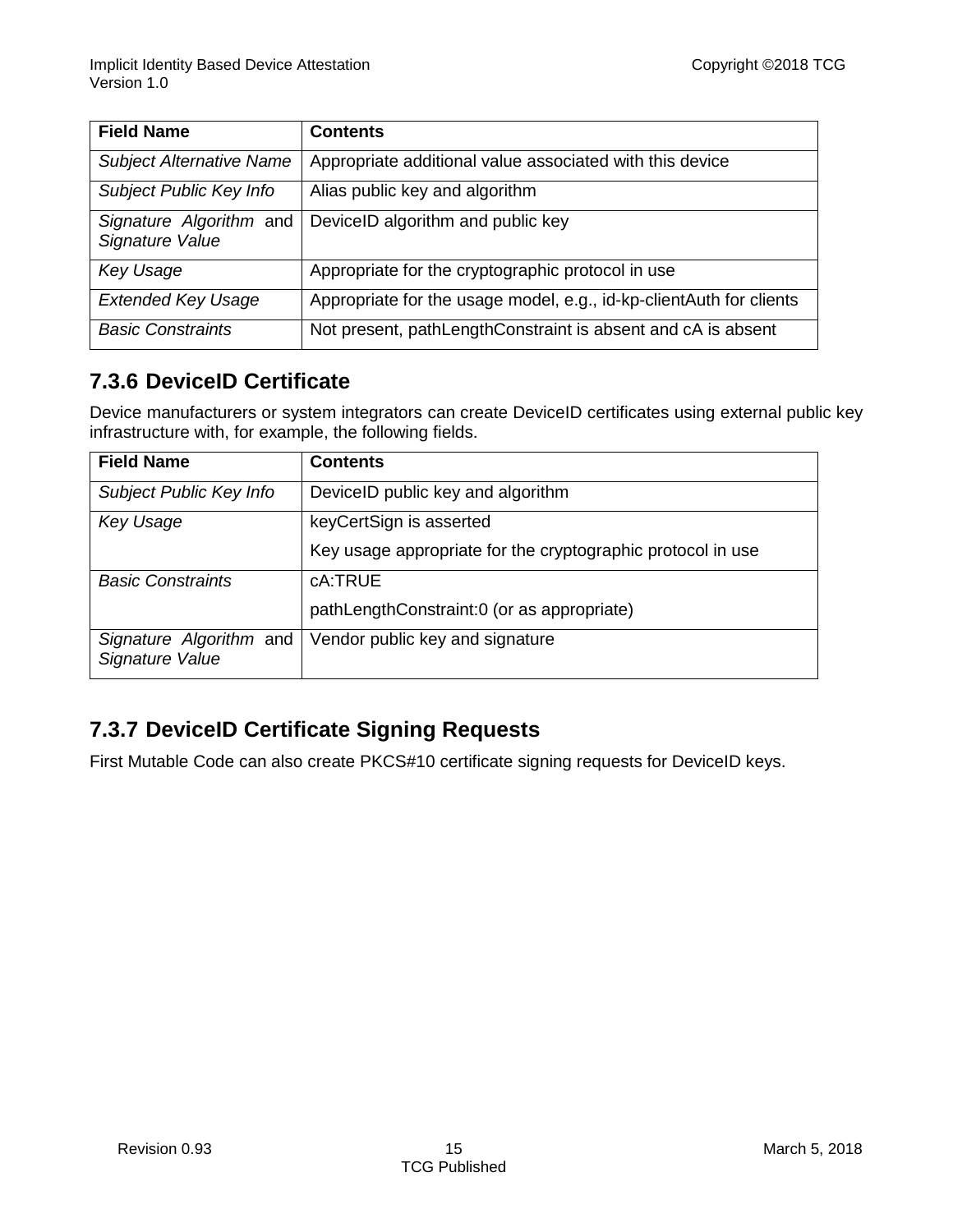### <span id="page-15-0"></span>**8. Device Firmware (Layer 1)**

This document refers to the code that receives control of the platform from the First Mutable Code as Device Firmware. The function of Device Firmware beyond Device Identity and Attestation is outside the scope of this reference document.

#### <span id="page-15-1"></span>**8.1 Keys and Certificates**

Device Firmware is provided the following by First Mutable Code:

- 1. The public portion of the DeviceID Key pair and Device ID certificate
- 2. The public and private portions of the Alias Key Pair
- 3. The Alias Key certificate signed by the DeviceID private key

#### <span id="page-15-2"></span>**8.2 TLS**

Devices should be able to authenticate themselves to services and establish secure communications. Further, devices need to be able to attest to their security configuration. These goals are achieved by encoding Device Identity and Attestation information in X.509 certificate fields.

In this use case, devices can be authenticated with TLS client certificates. One advantage of this approach is that TLS is very widely deployed. This simplifies the adaptation of this solution within existing infrastructure.

In this use case DeviceID Keys are vendor-certified during manufacture. The Alias Key certificate chains back to the DeviceID certificate and, ultimately, to the vendor certificate authority. Without a vendor-certified DeviceID Key, the certificate chain would end with the DeviceID. In some scenarios, this may be sufficient.

#### <span id="page-15-3"></span>**8.3 Design Considerations**

This section provides guidance on some of the design considerations that come with implementing Device Firmware within an Implicit Identity Based Device Attestation architecture.

#### <span id="page-15-4"></span>**8.3.1 Update**

Since new Device Firmware will have a new FSD and FWID, rebooting with new Device Firmware will result in a new Alias Key Pair. This further results in a new Alias Key certificate that will encode the new FWID for this device. The DeviceID will remain unchanged.

This has the effect of re-keying the device on each update. The obvious benefit of this is that when a flaw in Device Firmware that could potentially expose Alias Keys or other sensitive data is discovered, simply updating firmware securely re-provisions its keys.

#### <span id="page-15-5"></span>**8.3.2 Network Communication**

It is expected that Device Firmware will be the first software layer that can access a network. It would be inadvisable for layers preceding Device Firmware to have this capability as, during their execution, they are in possession of some form of private data. Further, DICE and First Mutable Code should be kept as simple as possible. Code necessary to access a network does not fit this definition.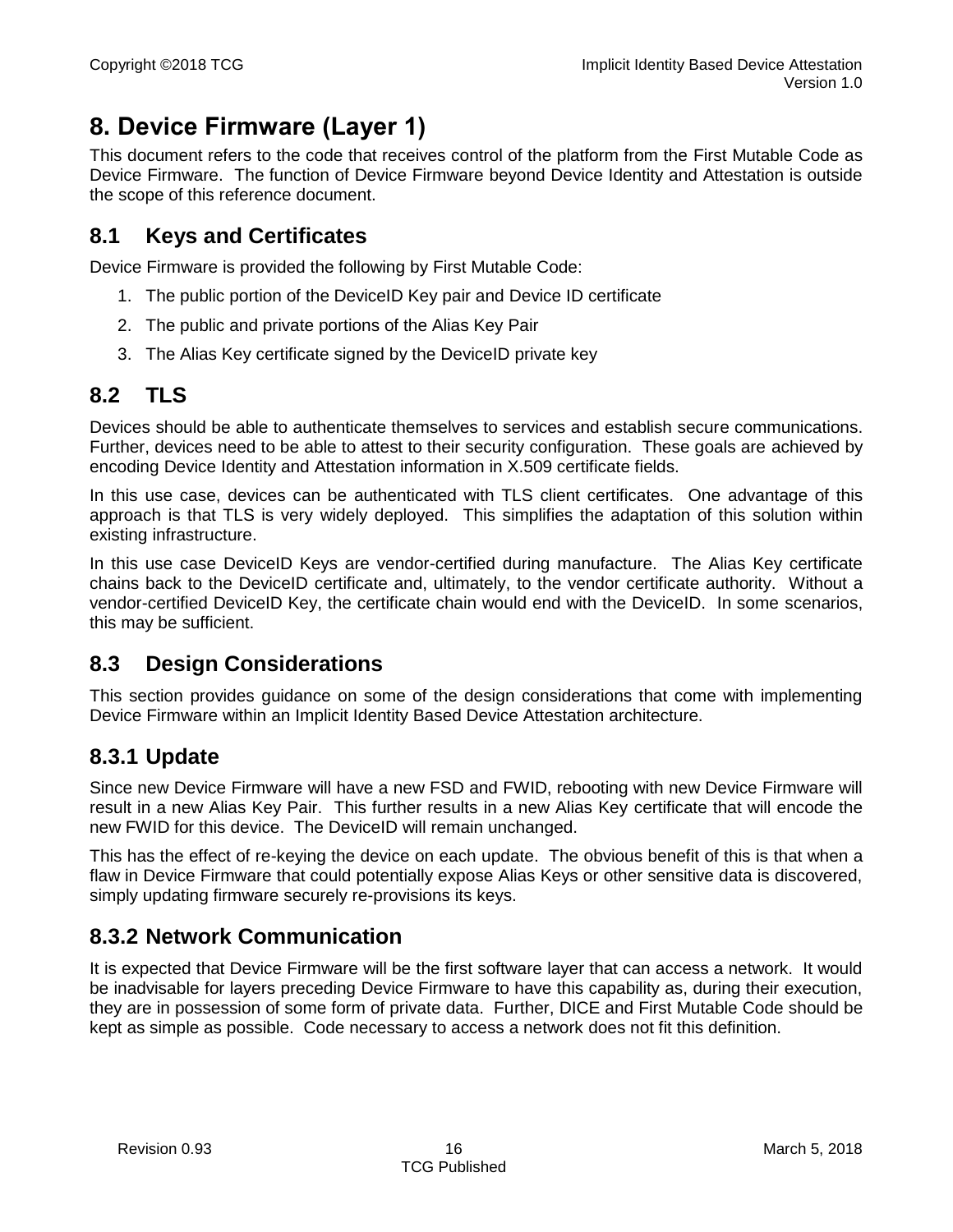#### <span id="page-16-0"></span>**8.3.3 Protocols**

This use case supports TLS client authentication, but use of TLS is not essential. Further, this use case does not assume or require authentication of server certificates. This implies that devices will be associated with a single infrastructure or cloud provider with knowledge of the device. If desired, devices implementing this use case may implement authentication of server certificates and limit the identity and attestation information in the Alias Key certificate to address privacy concerns when dealing with multiple infrastructure providers.

#### <span id="page-16-1"></span>**8.3.4 Privacy**

It is the responsibility of Device Firmware to manage device state and establish secure communication with external services. Therefore, Device Firmware may be involved in fulfilling user or device privacy requirements to the extent necessary, given the requirements of the environment in which a device operates.

There are design considerations in this reference that may favor infrastructure models versus consumer models. While these tradeoffs are acceptable in the context of the assumptions made in this reference (see section [4\)](#page-7-0), they may not be favorable in all environments.

#### <span id="page-16-2"></span>**8.3.4.1 Single Cloud Infrastructure**

Of these design considerations, the most notable is that devices will communicate with a single infrastructure during their operational lifetime. Cloud infrastructure is explicitly aware of the identity of each device it services as well as attestation data and any other device characteristics. There are environments in which this is not only a feature, but a necessity.

Conversely, there are device vendors and users for whom this is unacceptable. For these scenarios, Device Firmware must be implemented so it cannot be tracked, since it is necessary that devices have the ability to safely communicate with multiple unrelated relying parties.

One way implementers of this reference can achieve this is by continuing the key derivation and certificate chain beyond the Alias Key and certificate. This would have the effect of further abstracting the device's hardware identity and preventing relying parties from making the connection between a particular DeviceID and a specific device, unless the device shares this information with the service explicitly.

#### <span id="page-16-3"></span>**8.3.4.2 Access Control Strategies**

Device Firmware can further choose to predicate access to an underlying Device Identity based on satisfaction of some access control policy or other criteria. While this is outside the scope of this document, system implementers are encouraged to carefully consider all aspects of device security and privacy in implementing solutions based on a DICE architecture.

#### <span id="page-16-4"></span>**8.3.4.3 DeviceID Reprovisioning**

There is often the expectation that devices can be reprovisioned to erase any existing device state, and resultantly, Device Identity. This use case does not preclude the implementation of a device reset mechanism.

To implement device reset, system designers have four basic options:

1. Modification of the UDS value on the device, for example, via the use of a random element to obtain a new UDS value